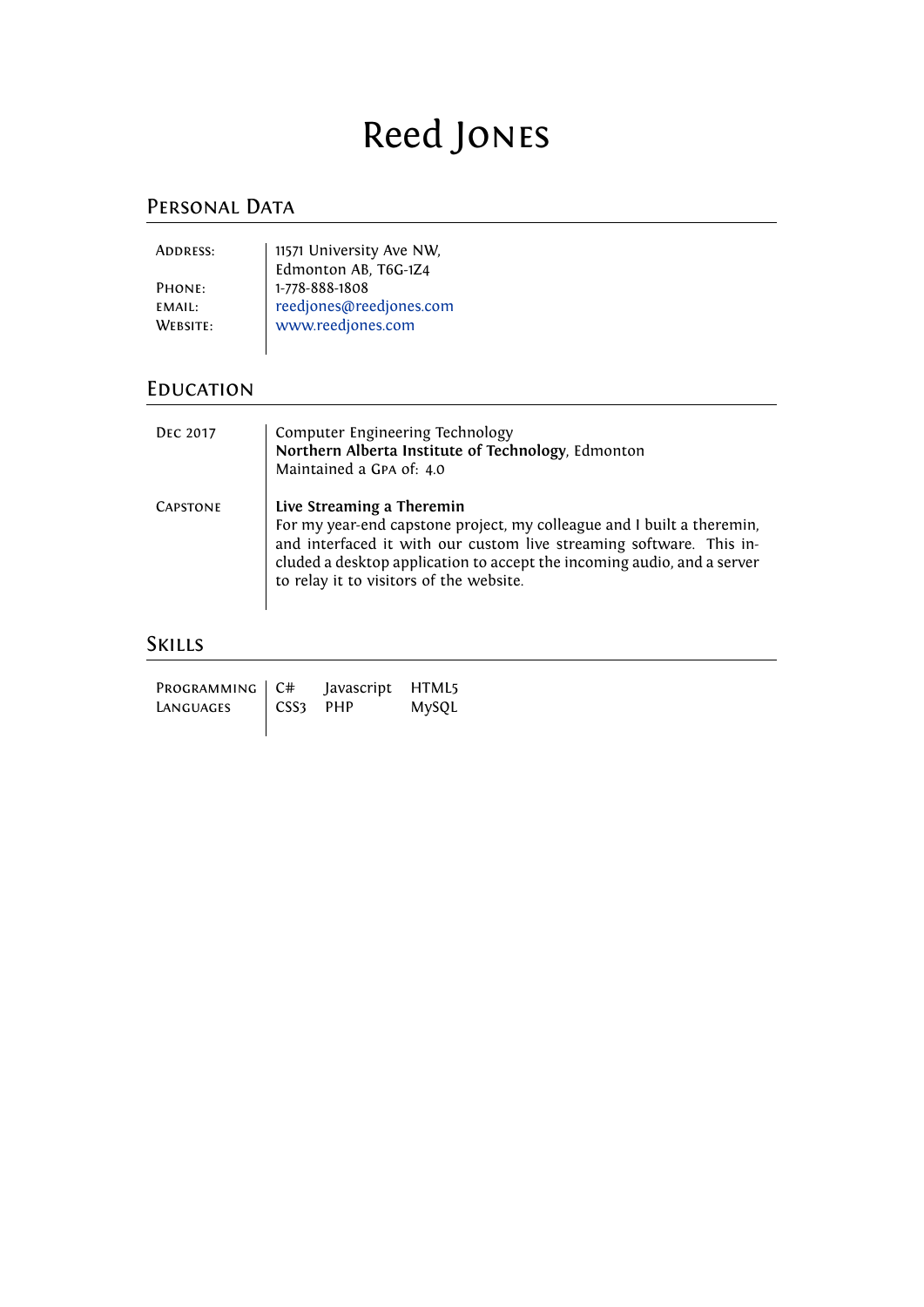#### WORK EXPERIENCE

| 2017 - PRESENT     | Web Developer at NAVLEGAL INC.                                                                                                                                                            |
|--------------------|-------------------------------------------------------------------------------------------------------------------------------------------------------------------------------------------|
|                    | • Redesigned and developed several of their existing websites including.<br>- www.virklaw.ca<br>- www.navlegalnotaries.com<br>- www.albertaincorporate.com                                |
|                    | • Helped format documents to appear more professional before being sent to<br>clients.                                                                                                    |
| <b>SUMMER 2016</b> | Technology Assistant at VALLEY MUSEUM & ARCHIVE SOCIETY                                                                                                                                   |
|                    | • Developed and designed their new website: www.valleymuseumarchives.ca.<br>- Based on a custom WordPress theme<br>- Integrated a matching Omeka theme                                    |
|                    | - The Omeka section aimed to help showcase the museums artifacts by in-<br>cluded an interactive 360 degree view of collection pieces.                                                    |
|                    | • Configured a network attached storage system with multiple access levels                                                                                                                |
|                    | • Wrote a program capable of connecting the users to the correct file shares de-<br>pendent on user permissions.                                                                          |
| $2010 - 2016$      | Safety Crew at LAKE LOUISE ALPINE SKI WORLD CUP                                                                                                                                           |
|                    | • Part of the small team responsible for installation and tear-down of the safety<br>equipment for the World Cup Downhill Alpine Ski Race and Super-G.                                    |
|                    | • Responsible for maintaining sections of the race track during the race.                                                                                                                 |
|                    | • Responsible for reparations to the safety equipment in the event of an accident.                                                                                                        |
| 2012 - 2015        | Tree Planter at INTEGRITY CONTRACTING                                                                                                                                                     |
|                    | • Working unsupervised, meeting high quality standards and production.<br>• Required a high level of physical fitness, mental focus and problem solving.                                  |
|                    | • Planting trees for Integrity Contracting was an amazing experience. I worked<br>with some of the most unique and interesting people I have ever met. I value the<br>friendships I made. |
|                    |                                                                                                                                                                                           |